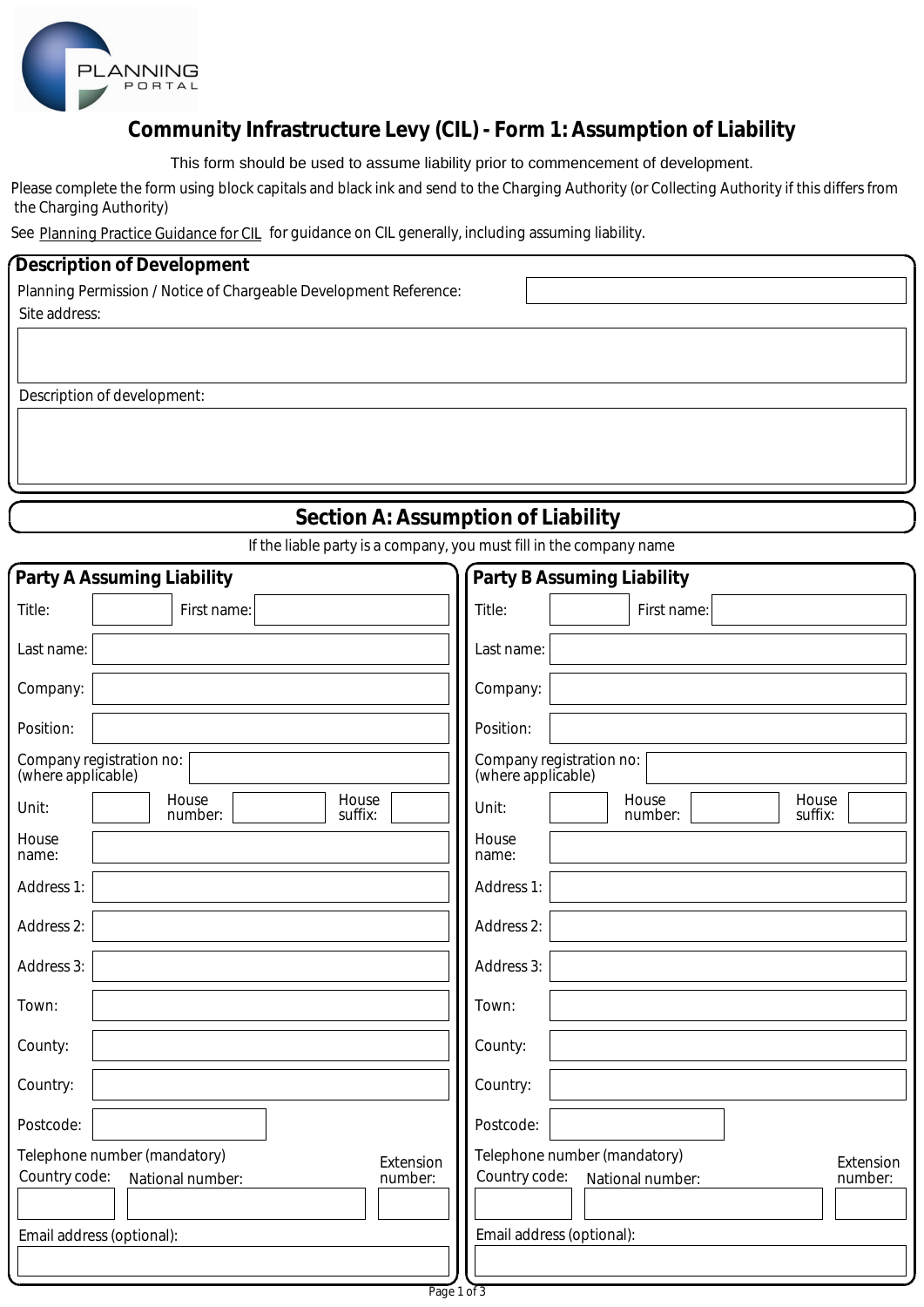| Party C Assuming Liability                                                                | Party D Assuming Liability                                                                |
|-------------------------------------------------------------------------------------------|-------------------------------------------------------------------------------------------|
| Title:<br>First name:                                                                     | Title:<br>First name:                                                                     |
| Last name:                                                                                | Last name:                                                                                |
| Company:                                                                                  | Company:                                                                                  |
| Position:                                                                                 | Position:                                                                                 |
| Company registration no:<br>(where applicable)                                            | Company registration no:<br>(where applicable)                                            |
| House<br>House<br>Unit:<br>suffix:<br>number:                                             | House<br>House<br>Unit:<br>suffix:<br>number:                                             |
| House<br>name:                                                                            | House<br>name:                                                                            |
| Address 1:                                                                                | Address 1:                                                                                |
| Address 2:                                                                                | Address 2:                                                                                |
| Address 3:                                                                                | Address 3:                                                                                |
| Town:                                                                                     | Town:                                                                                     |
| County:                                                                                   | County:                                                                                   |
| Country:                                                                                  | Country:                                                                                  |
| Postcode:                                                                                 | Postcode:                                                                                 |
| Telephone number (mandatory)<br>Extension<br>Country code:<br>number:<br>National number: | Telephone number (mandatory)<br>Extension<br>Country code:<br>number:<br>National number: |
| Email address (optional):                                                                 | Email address (optional):                                                                 |
|                                                                                           |                                                                                           |
|                                                                                           |                                                                                           |
| <b>Agent Name and Address</b>                                                             | House<br>House<br>Unit:<br>suffix:<br>number:                                             |
| Title:<br>First name:                                                                     | House<br>name:                                                                            |
| Last name:                                                                                | Address 1:                                                                                |
| Company:                                                                                  | Address 2:                                                                                |
| Telephone number (mandatory)                                                              | Address 3:                                                                                |
| Extension<br>Country code:<br>number:<br>National number:                                 | Town:                                                                                     |
|                                                                                           | County:                                                                                   |
| Email address (optional):                                                                 | Country:                                                                                  |
|                                                                                           | Postcode:                                                                                 |